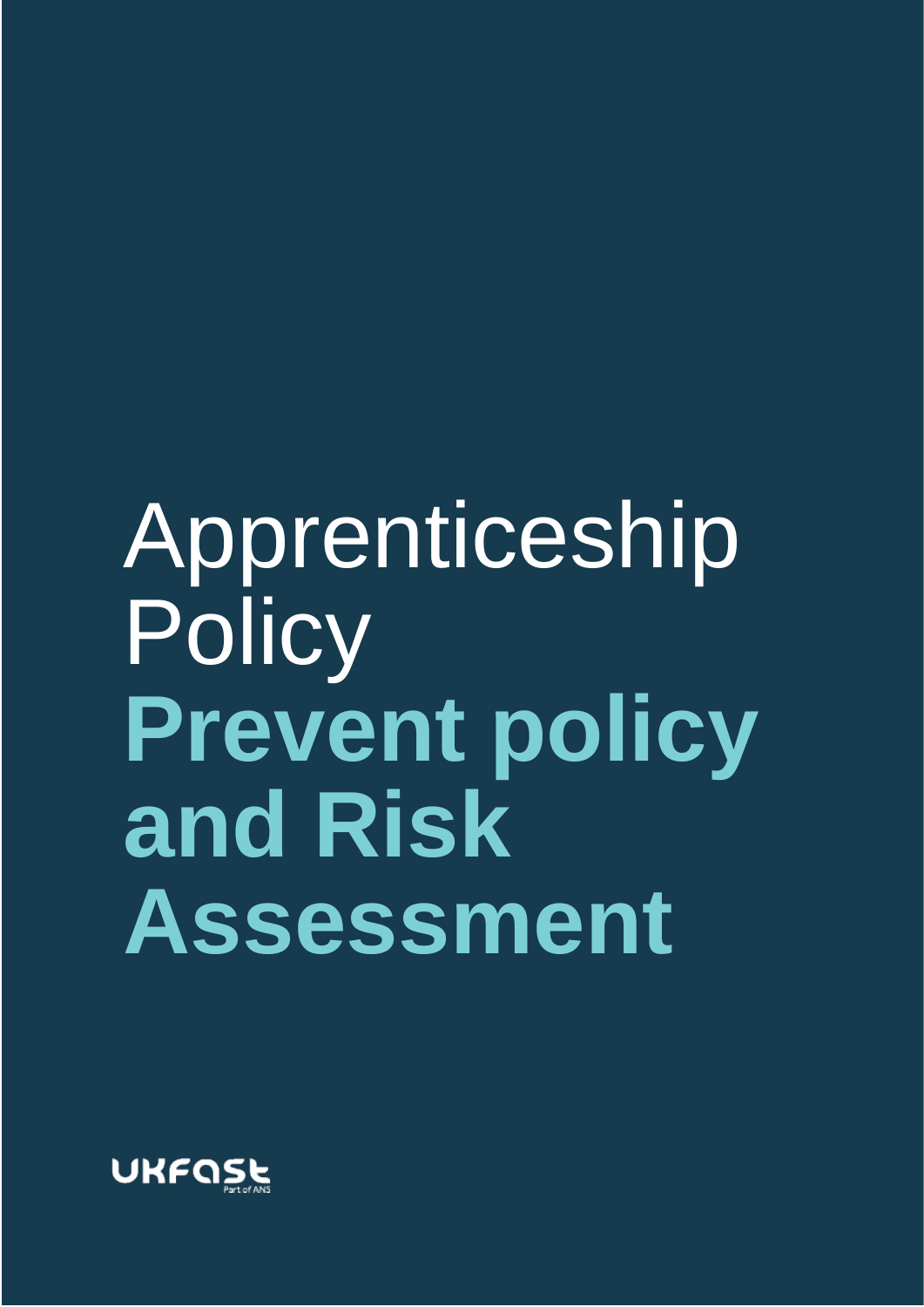| <b>Classification</b>      | Public           |
|----------------------------|------------------|
| Date Created               | 13/03/2019       |
| <b>Review Period</b>       | Annual           |
| <b>Last Updated</b>        | September 2021   |
| <b>Next Review</b><br>Date | <b>July 2022</b> |
| <b>Version</b>             | 1.3              |
| Author                     | Aaron Saxton     |
| Owner                      | Tom Robinson     |

## **Background to Prevent**

The revised Prevent Strategy was launched in June 2011 and is an integral part of the Counter Terrorism Strategy and its aim is to stop becoming, drawn into, promoting or supporting terrorism.

Prevent will address all forms of terrorism but continue to prioritise according to the threat they pose to our national security. Preventing terrorism will mean challenging extremist (and non-violent) ideas that are also part of a terrorist's ideology. Prevent will also mean intervening to try to stop people moving from extremist groups or extremism into terrorist-related activity.

The three Prevent Objectives are:

#### >*Respond to the ideological challenge of terrorism and the threat we face from those who promote it*

**-** this means using teaching and learning to help apprentices and staff to develop the knowledge and skills to challenge extremist narratives*.*

#### >*Prevent people from being drawn into terrorism and ensure that they are given appropriate advice and support*

– this means identifying how to prevent harm to apprentices by individuals, groups or others who promote terrorism and violent extremism. Provide programmes to support apprentices who are vulnerable.

#### >*Supporting sectors and institutions where there are risks of radicalisation*

– this means increasing the resilience of companies by encouraging engagement with management, staff and apprentices through training and awareness raising. Encourage staff training and use

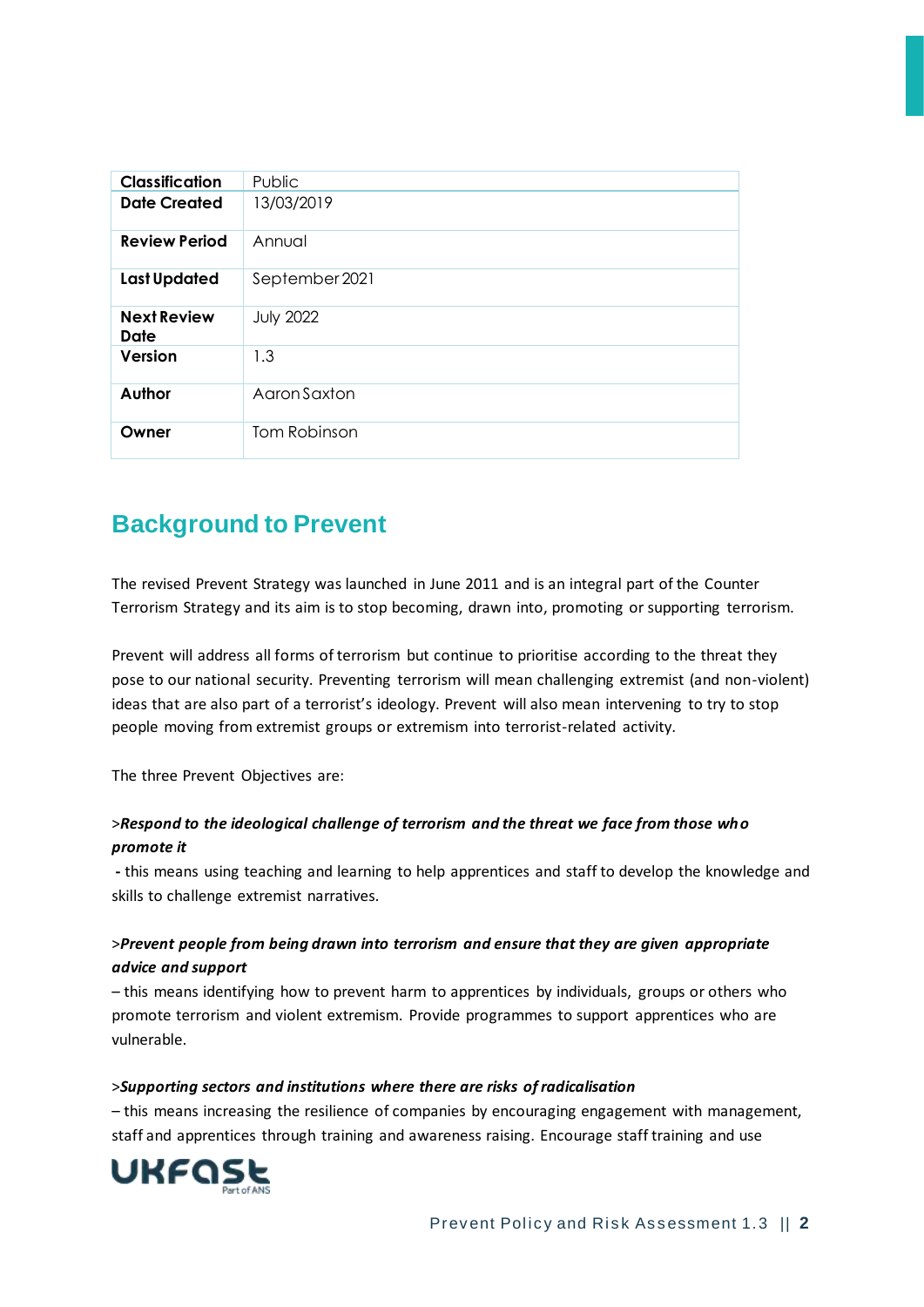curriculum opportunities for apprentices which allow grievances to be aired & dealt with. Ensure that employer provider resources are not used by extremist groups.

The Counter Terrorism and Security Act became law in 2015. This put the national counterterrorism strategy on a statutory footing.

This has implications for employers which are apprenticeship providers in their own right and partner agencies and bodies such as schools, universities and councils.

### **How can the Further Education and training and employer providers help?**

Education and training providers promote and facilitate the exchange of opinion and ideas, and enable debate as well as learning and employment. The Government has stated that it has no wish to limit or otherwise interfere with this free flow of ideas, and that it will be careful to balance the need to preserve national security with protecting civil liberties. Education and training providers have a clear and unambiguous role to play in helping to safeguard vulnerable people from radicalisation and recruitment by terrorist organisations.

Employer providers can play an important part in preventing terrorism. Just as they can help to educate people about risk, companies offer opportunities to help apprentices understand the risks associated with extremism and help develop the knowledge and skills to be able to challenge terrorist ideologies.

Staff in employer provider organisations working in partnership with other local agencies are well placed to identify needs and support the welfare of individual apprentices who may be particularly vulnerable.

### **Who is responsible for pursuing terrorists?**

There are other elements within the Government's counter terrorism strategy which focus on pursuing and disrupting terrorists. This is not the role of 'Prevent,' which operates in what is called the 'non-criminal space' similar to other preventative initiatives that protect and safeguard vulnerable individuals at risk of being drawn into harms such as drugs, gang culture and gun and knife crime.

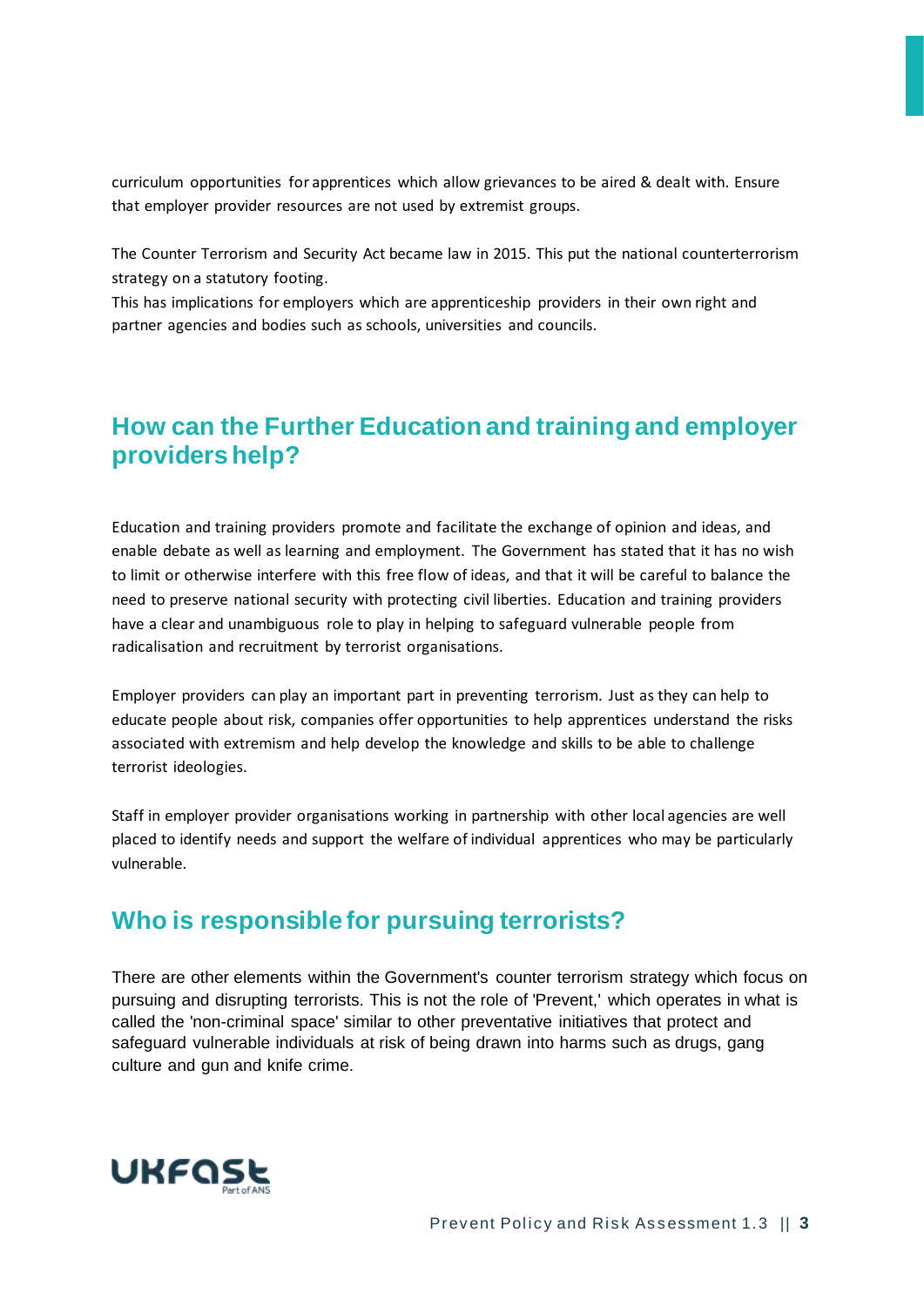#### **What support is available for people at risk of becoming involved in extremism?**

Channel is a joint initiative that offers help and guidance to people who may be at risk of becoming involved in extremism. Extremist organisations sometimes try to recruit people who are susceptible or vulnerable, in person or through the internet. If the early signs are spotted and acted upon, it safeguards the person concerned and helps protect all of us who live and work in the city.

Concerns that an individual may be vulnerable to radicalisation does not mean that you think the person is a terrorist; it means that you are concerned that they are prone to being exploited by others.

It is important to that staff trust their professional judgement - if they are concerned that someone is at risk of getting involved in extremism, they should in the first instance contact the Safeguarding Lead at the employer provider organisation who should if required contact their Channel Coordinator. They will, in partnership with other safeguarding professionals, investigate further to assess the nature and extent of the risk and the Channel Panel will develop the most appropriate support package for the individual concerned.

#### **What training is available?**

WRAP (workshop to raise awareness of Prevent) training is available for staff whose work may bring them into contact with people who may be vulnerable to becoming involved in extremism. The workshop is an introduction to Prevent and covers issues such as crime, normal social processes that are used to influence and manipulate, extreme right-wing and Al Qa'ida case studies, terrorist ideologies and factors which may contribute to an individual's susceptibility to a terrorist ideology.

This workshop provides attendees with:

- An awareness and understanding of the Prevent agenda and their role within it
- The ability to use existing expertise and professional judgement to recognise potentially vulnerable individuals who may be susceptible to messages of violence
- The confidence to use a commonsense-based response to support and intervene with vulnerable people

This training will be complete each year by all members of staff.

### **Managing Risks and Responding to Events Toolkit**

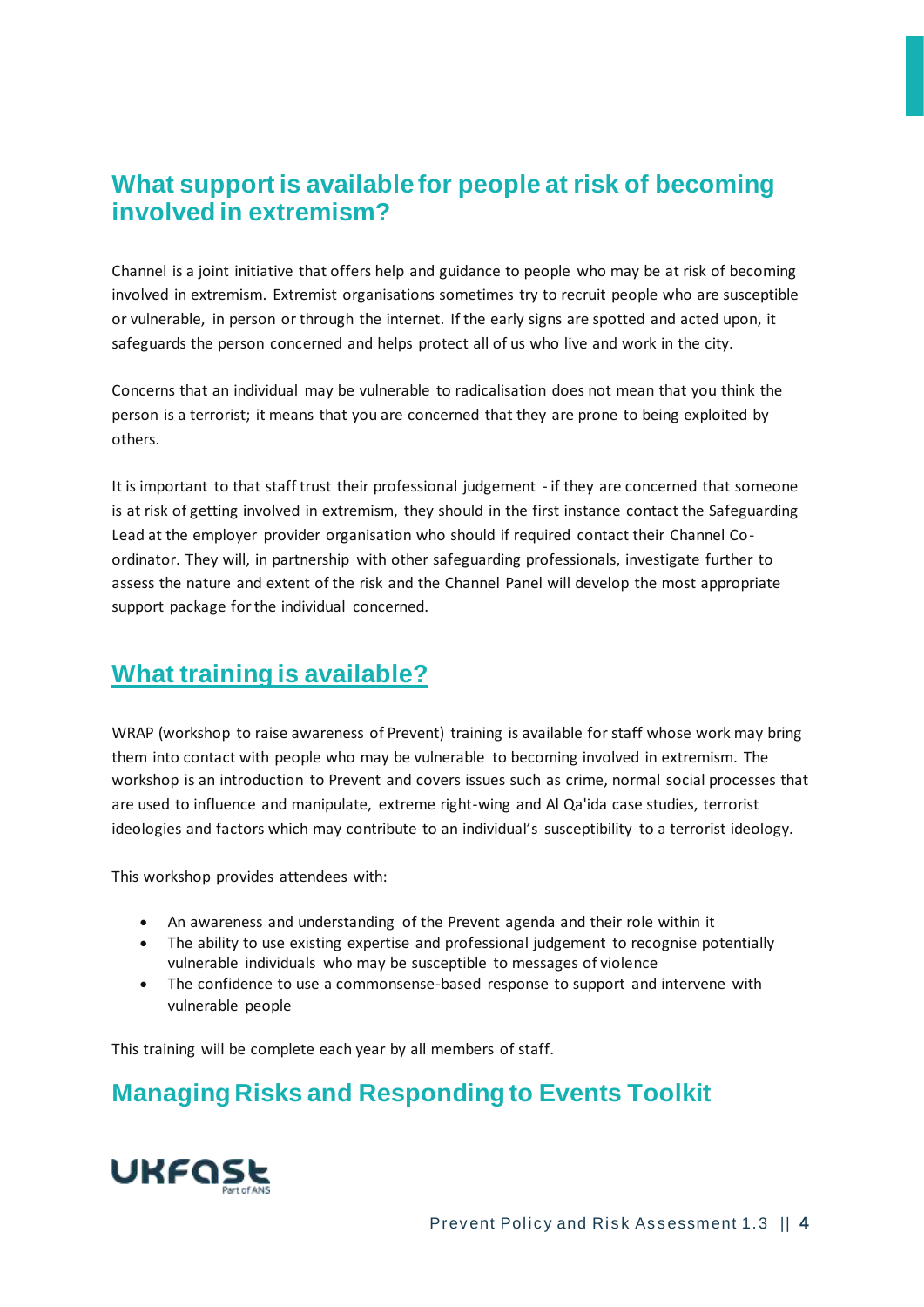The risk assessment toolkit for Employer provider Prevent leads is designed to ensure that the Employer provider monitors risks and is ready to deal appropriately with issues which arise in order to achieve the following outcomes: -

- Understanding the nature of the threat from extremism and how this may impact directly or indirectly on the Employer provider
- Understanding and managing potential risks within the Employer provider organisation and from external influences
- Respond appropriately to events in local, national or international news that may impact on apprentices and communities
- Ensuring measures are in place to minimise the potential for acts of violent extremism
- Ensuring plans are in place to respond appropriately to a threat or incident within the Employer provider organisation

The employer provider Prevent Lead when undertaking this risk assessment with colleagues at the employer provider aims to:-

#### **Explain why this assessment needs to be carried out annually and with a regular review between annual assessments?**

Aim: To raise awareness of the Prevent Strategy to enable the employer provider organisation to better safeguard its apprentices and staff.

- To assist in understanding and identifying vulnerability to radicalisation;
- To outline the role the FE sector can play;
- To link Prevent with safety, security, vulnerability and safeguarding;
- To inform about activities and resources available for use in companies and other FE and training organisations;

# **Highlight local 'Prevent' threats**

Go through:-

- the threat posed by local groups, provide a background to the groups, their aims, methods
- Past and present activity
- Recent high-profile terrorist and extremist cases
- How these groups target vulnerable people
- What do these groups want to achieve locally, nationally and internationally
- The specific risks to the employer provider's apprentices

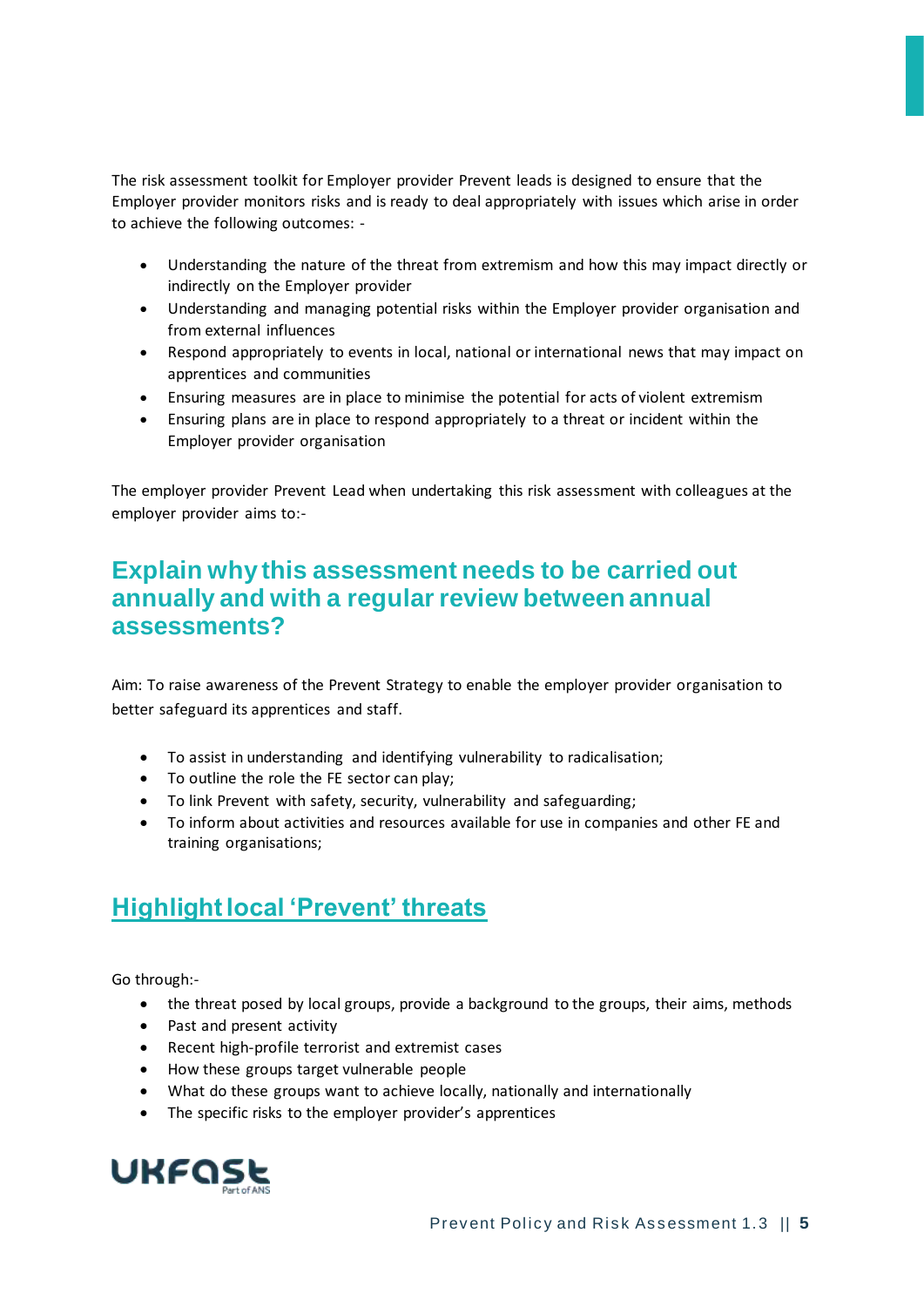# **Establish past and current Prevent activities**

Ensure that you make people aware of past and current/ongoing Prevent activities including any training courses attended, membership of local and national Prevent bodies.

It is also important to capture and address at this stage any misconceptions about Prevent and any negative and positive experience about Prevent.

## **Capturing the issues**

Explain that you are now going to go through a checklist of common Prevent vulnerabilities in the sector (capture more vulnerabilities during your conversation) and ask them to come up with more vulnerabilities.

Ensure that you inform staff member that all information will be treated as confidential and will be used only to assist the institution to improve safeguarding and resilience. Suggest actions that could remove or mitigate the risk, ensure a lead is identified with agreed timescales for the action to be completed.

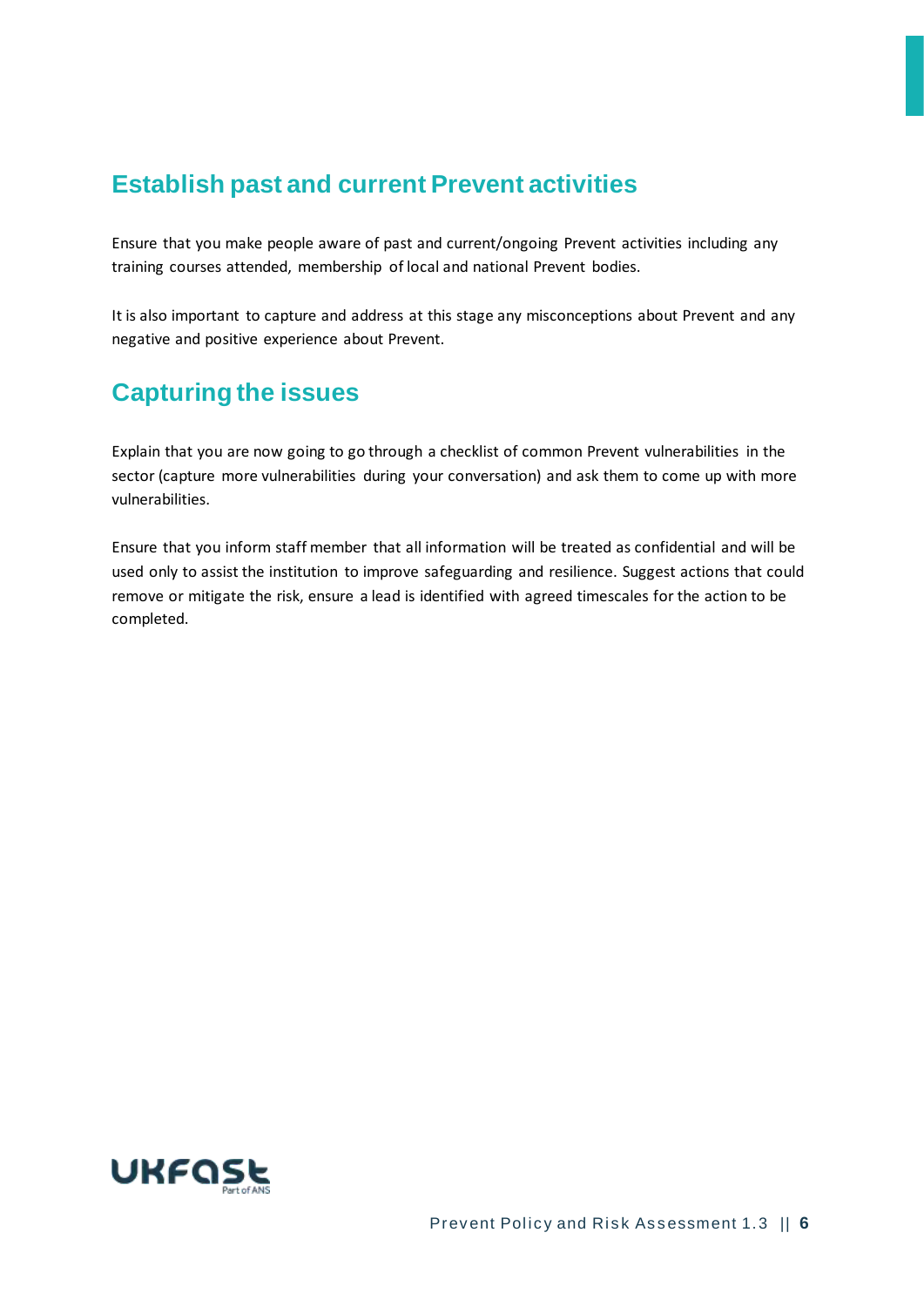

| <b>No</b>      | Prevent Vulnerability                                                                                                                                                                 | Action to remove or mitigate vulnerability                                                                                                                                                                                                                                                                                                                                                                                                                                                                                            | Who                                 | When               | <b>RAG</b> |
|----------------|---------------------------------------------------------------------------------------------------------------------------------------------------------------------------------------|---------------------------------------------------------------------------------------------------------------------------------------------------------------------------------------------------------------------------------------------------------------------------------------------------------------------------------------------------------------------------------------------------------------------------------------------------------------------------------------------------------------------------------------|-------------------------------------|--------------------|------------|
| $\mathbf{1}$   | <b>Awareness</b> - Do the following people have a<br>good understanding of Prevent<br>Board<br><b>Executive Team</b><br>Staff<br>Apprentices<br>Safeguarding leads<br>Security Staff? | Prevent is included in the rolling rota of topics<br>for Managers Meeting (weekly). Here senior<br>leaders of the business are given an overview<br>of a topic and question and discuss as<br>necessary.<br>Team Leaders, Training Team, Board Members<br>have all completed staff safeguarding and<br>PREVENT Training, evidence of this is done<br>through the quiz system.<br>Continuous development of Prevent Training,<br>Update information from local contact on a<br>regular basis and inform apprentices, SMT, and<br>Board | <b>DSL</b><br><b>Education Team</b> | Ongoing<br>Ongoing |            |
|                |                                                                                                                                                                                       |                                                                                                                                                                                                                                                                                                                                                                                                                                                                                                                                       | <b>Education Team</b>               | Ongoing            |            |
| $\overline{2}$ | Safeguarding - Do safeguarding and<br>apprentice support service leads recognise                                                                                                      | Appendix A of the Safeguarding policy refers to<br>Radicalisation and Extremism. It give                                                                                                                                                                                                                                                                                                                                                                                                                                              | <b>Education Team</b>               | Ongoing            |            |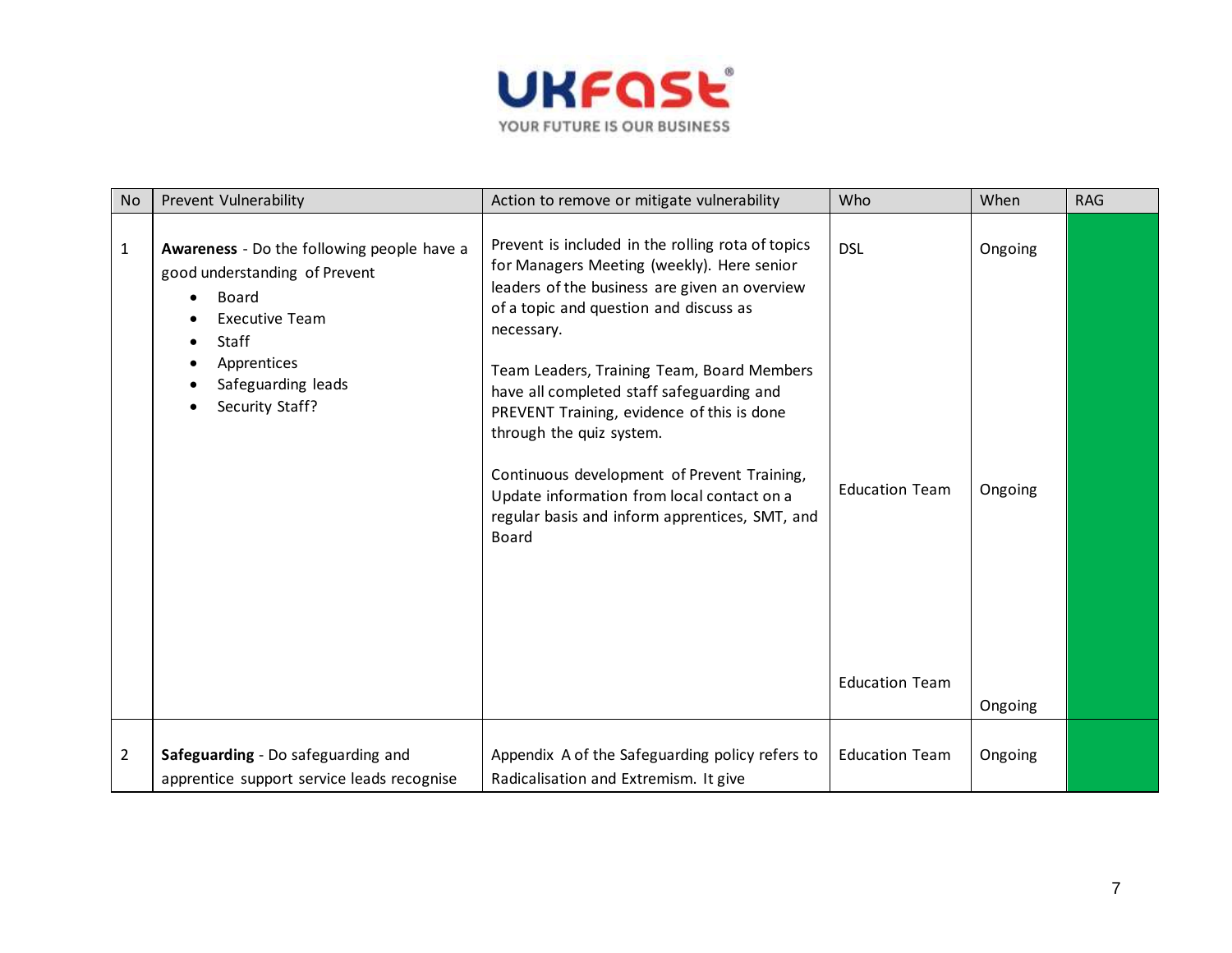

|   | Prevent vulnerabilities and what to do if    | employees instructions on how to spot the       |               |          |  |
|---|----------------------------------------------|-------------------------------------------------|---------------|----------|--|
|   | they suspect that someone is being being     | signs of radicalisation and who to contact if   |               |          |  |
|   | drawn into terrorism?                        | they have a concern.                            |               |          |  |
|   | Do safeguarding policies incorporate         |                                                 |               |          |  |
|   | Prevent vulnerabilities?                     | Staff attend training sessions and events, some |               |          |  |
|   |                                              | hosted by local police force and Total People.  |               |          |  |
|   | Are safeguarding leads aware of Channel?     | Safeguarding staff have undergone extra         |               |          |  |
|   |                                              | training in PREVENT.                            |               |          |  |
|   |                                              |                                                 |               |          |  |
|   |                                              | ACTION Only training team are aware of          |               |          |  |
|   |                                              | Channel, this needs to be inbuilt in PREVENT    |               | Jan 2022 |  |
|   |                                              | training to share with the business the support |               |          |  |
|   |                                              | that can be made available through Channel.     |               |          |  |
|   |                                              |                                                 |               |          |  |
|   |                                              |                                                 |               |          |  |
| 3 | IT Systems - What filtering/firewall systems | We have the ability to block specific domains,  | Education     | Ongoing  |  |
|   | are in place to prevent individuals from     | this is some we are constantly updating and     | Team/Internal |          |  |
|   | accessing extremist websites?                | reviewing.                                      | Support Team  |          |  |
|   |                                              |                                                 |               |          |  |
|   | Have they been tested recently, are the      | Information Security Training, Phishing         |               |          |  |
|   | filtering systems up to date?                | Training, E-Safety training is ongoing for      |               |          |  |
|   |                                              | apprentices as part of Professional             |               |          |  |
|   | Do they alert you if someone tries to access | Development sessions.                           |               |          |  |
|   | extremist sites, do you know what to do if   |                                                 |               |          |  |
|   | someone does?                                | Strict firewall settings are in place to meet   |               |          |  |
|   |                                              | compliance standards across the business.       |               |          |  |
|   |                                              |                                                 |               |          |  |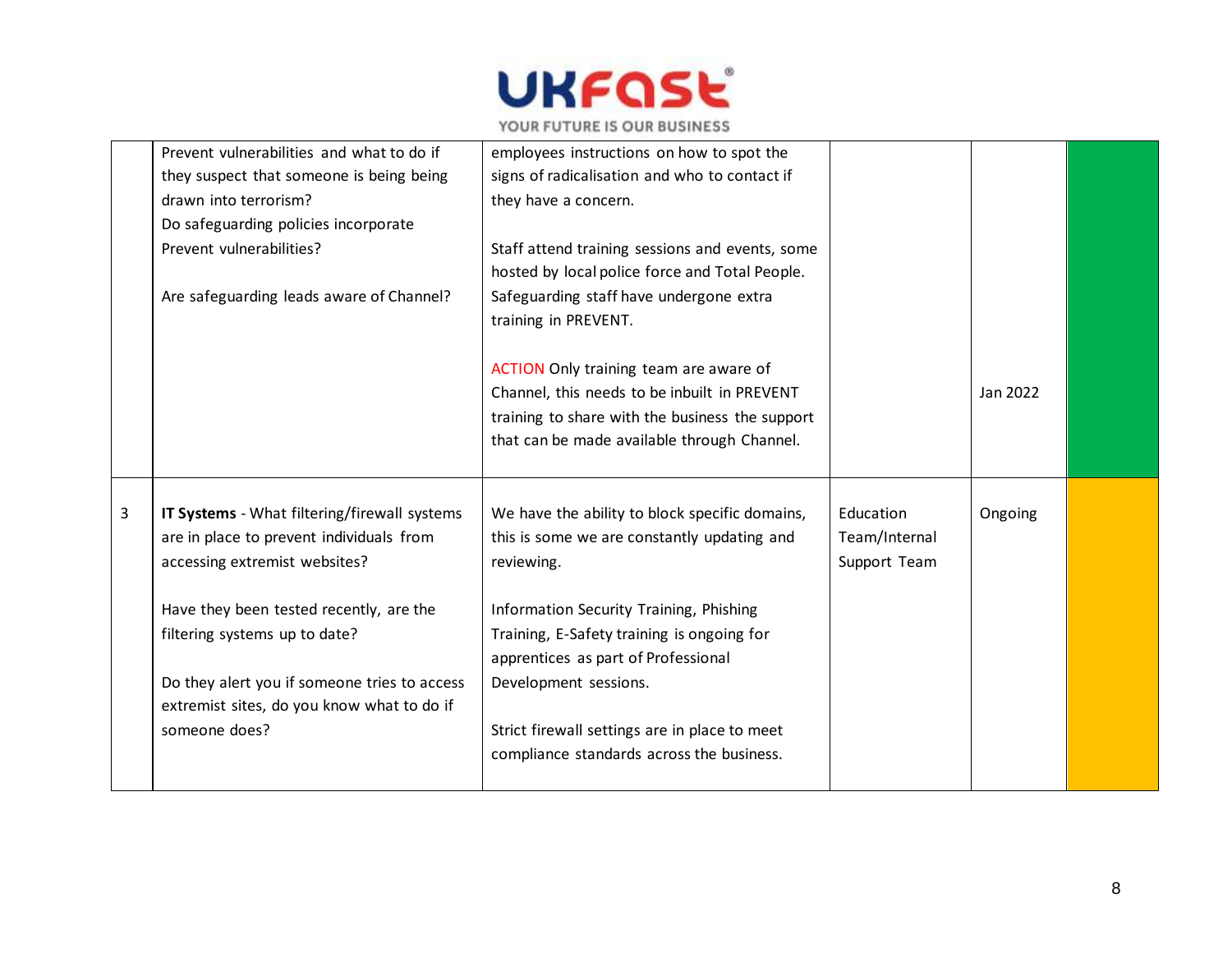

| 5 | <b>Staff Training</b><br>Do all staff have sufficient knowledge and<br>confidence to: exemplify British Values in                                                                                                                                                            | Training team have a full personal develop<br>curriculum in place for apprentices embedding<br><b>British Values.</b>                                                                                                                                                                                                                                                                                                                               | DSL/Education<br>Team                        | Ongoing |  |
|---|------------------------------------------------------------------------------------------------------------------------------------------------------------------------------------------------------------------------------------------------------------------------------|-----------------------------------------------------------------------------------------------------------------------------------------------------------------------------------------------------------------------------------------------------------------------------------------------------------------------------------------------------------------------------------------------------------------------------------------------------|----------------------------------------------|---------|--|
| 4 | <b>Site Security</b><br>Are apprentices/staff challenged if they are<br>not wearing ID. How are authorised visitors<br>managed?<br>How do you identify/stop unauthorised<br>visitors. How do you restrict access to the<br>employer provider sites i.e. swipe, code<br>entry | All visitors must "Check In" at reception. Once<br>checked and signed in, they must always wear<br>visitor lanyard. They will not be able to get<br>past locked gates without signing in.<br>Visitors must be accompanied by a member of<br>UKFast staff when in building.<br>Lanyards must worn at all times.<br>Any External visitor that will come in contact<br>with the apprentices should be accompanies<br>by a member of the training team. | FOH Team<br>Compliance<br>Team/Whole<br>Team | Ongoing |  |
|   |                                                                                                                                                                                                                                                                              | PREVENT Training has been updated to contain<br>more information about extremist websites.<br>Activity logs are kept for all usage and this can<br>be seen in the logs.<br>ACTION Continuously developing the range of<br>content that is restricted.                                                                                                                                                                                               |                                              | Ongoing |  |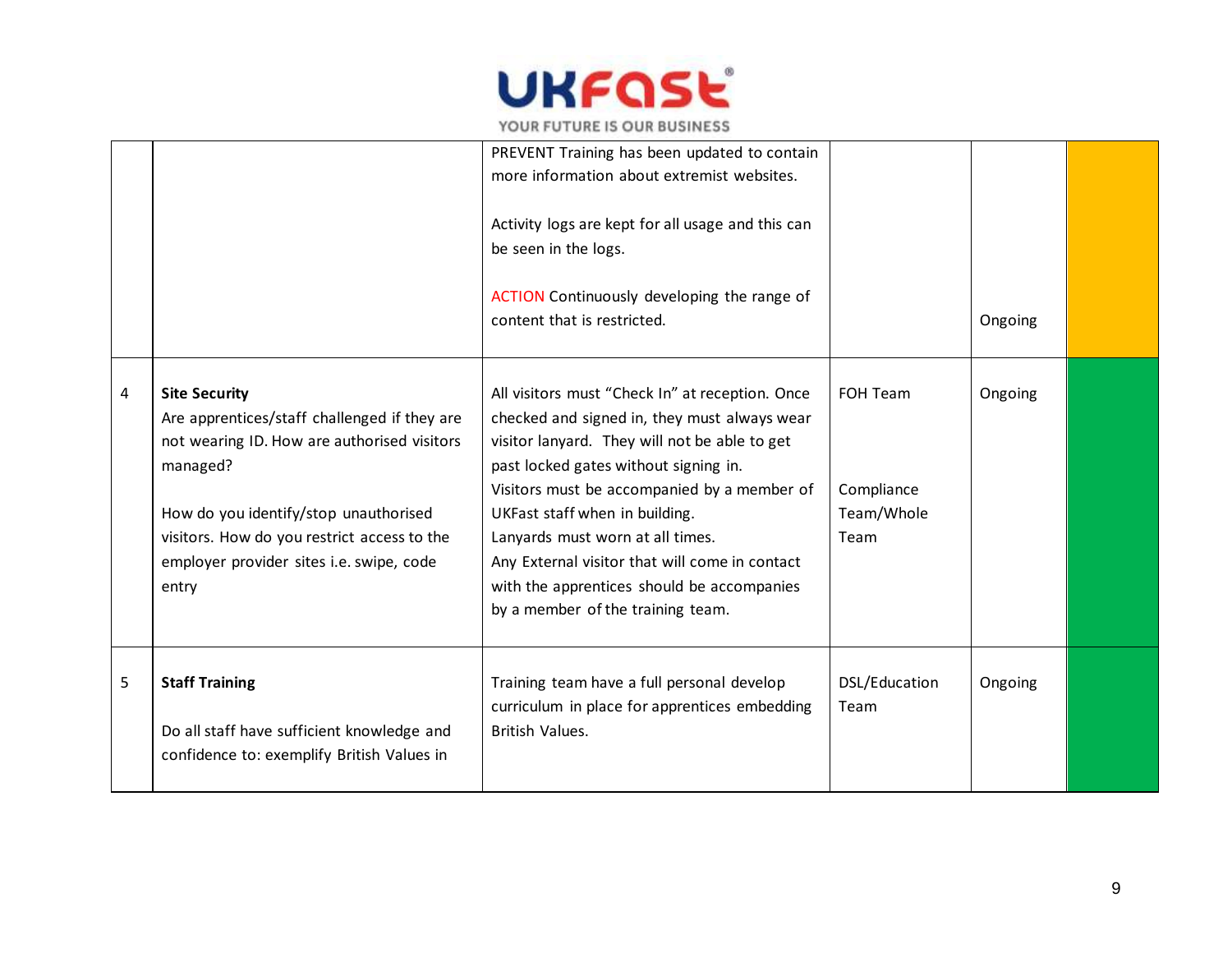

|                | their management, teaching and through<br>general behaviours in the institution?<br>Do staff understand the factors that make<br>people vulnerable to being drawn into                        | Safeguarding and PREVENT Training session<br>has been developed and taught to Team<br>Leaders, Board Members, Apprentices and<br>Apprenticeship Staff                                                                                                                   | <b>Education Team</b> | Ongoing |  |
|----------------|-----------------------------------------------------------------------------------------------------------------------------------------------------------------------------------------------|-------------------------------------------------------------------------------------------------------------------------------------------------------------------------------------------------------------------------------------------------------------------------|-----------------------|---------|--|
|                | terrorism and to challenge extremist ideas<br>which are used by terrorist groups and can<br>purport to legitimise terrorism                                                                   | All new starts are required to completes<br>safeguarding and PREVENT training as part of<br>their induction process                                                                                                                                                     |                       |         |  |
|                | have sufficient training to be able to<br>recognise this vulnerability and be aware of<br>what action to take in response                                                                     | Staff Training session for new starters and<br>business leaders.<br>Manager training and induction training cover<br>the warning signs to look for and recognise<br>vulnerability.                                                                                      |                       |         |  |
| $\overline{7}$ | Safe place to discuss terrorism and<br>extremism $-$<br>Are staff trained to facilitate discussions on<br>terrorism and extremism?<br>Can external speakers be invited to discuss<br>Prevent? | Yes - teaching staff foster and encourage open<br>discussions with apprentices. Staff have<br>created an environment where apprentices<br>feel they can share and discuss issues.<br>ACTION Invite speaker to discuss PREVENT in a<br>Professional Development session. | <b>Education Team</b> | Ongoing |  |
| 8              | <b>Local Prevent Structures</b>                                                                                                                                                               |                                                                                                                                                                                                                                                                         | <b>DSL</b>            | Ongoing |  |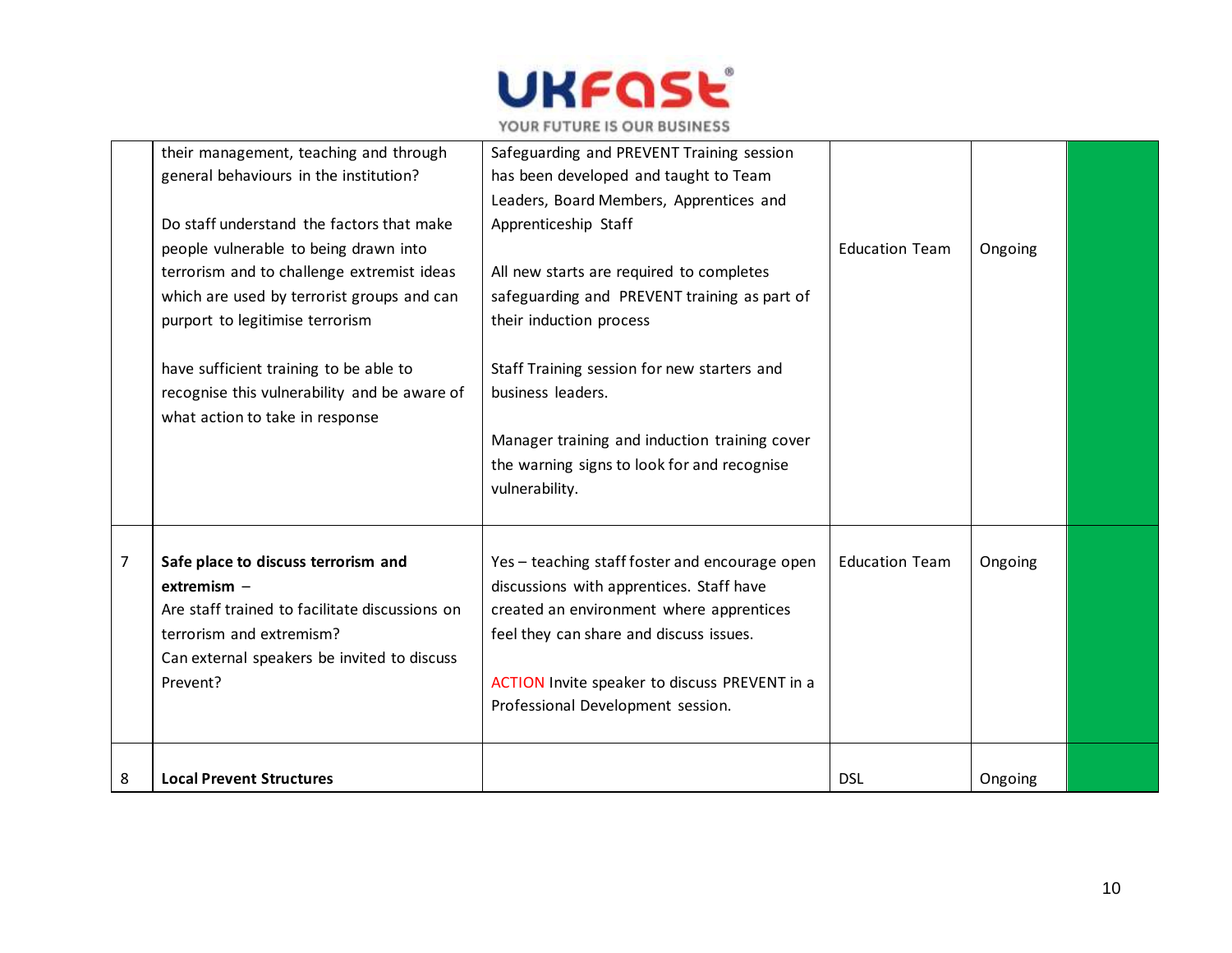

| Are you linked in with the local Prevent<br>Company has relationships with Greater<br>Manchester Police, Manchetser Safeguarding<br>Board or regional Prevent FE/HE group<br>Do you know who your local authority<br>Children's Board, Education and Training<br>Prevent Co-ordinator is?<br>Foundation.<br>Are you aware of the local authority lead is<br>for each employer provider site?<br>Yes - Manchester Prevent Coordinator is<br>Awareness of key Police and regional HE/FE<br>Samiya Butt<br>lead?<br><b>Education Team</b><br>September<br>2021<br><b>ACTION</b> Continue to even grow stronger links<br>with PREVENT organisations. Close relationship<br>building with external services is essential.<br><b>Education Team</b><br>9<br>Yes all PREVENT and Safeguarding officers are<br><b>Communications</b><br>Ongoing<br>stated in the safeguarding policy and training<br>Is the institution Prevent Lead and their role<br>Apprentices are trained on safeguarding and<br>widely known across the institution?<br>Prevent.<br>Are staff and students, apprentice or trainees<br>SMT, Team leaders, Apprentices and all new<br>made aware of the Prevent Duty, current<br>starters are training on Safeguarding and<br>Prevent in induction<br>risks and appropriate activities in this area?<br>Are there information sharing protocols in<br>place to facilitate information sharing with<br>Prevent partners?<br>Freedom of expression<br>Ongoing<br>10 |  |  |  |
|-------------------------------------------------------------------------------------------------------------------------------------------------------------------------------------------------------------------------------------------------------------------------------------------------------------------------------------------------------------------------------------------------------------------------------------------------------------------------------------------------------------------------------------------------------------------------------------------------------------------------------------------------------------------------------------------------------------------------------------------------------------------------------------------------------------------------------------------------------------------------------------------------------------------------------------------------------------------------------------------------------------------------------------------------------------------------------------------------------------------------------------------------------------------------------------------------------------------------------------------------------------------------------------------------------------------------------------------------------------------------------------------------------------------------------------------------------------------------------|--|--|--|
|                                                                                                                                                                                                                                                                                                                                                                                                                                                                                                                                                                                                                                                                                                                                                                                                                                                                                                                                                                                                                                                                                                                                                                                                                                                                                                                                                                                                                                                                               |  |  |  |
|                                                                                                                                                                                                                                                                                                                                                                                                                                                                                                                                                                                                                                                                                                                                                                                                                                                                                                                                                                                                                                                                                                                                                                                                                                                                                                                                                                                                                                                                               |  |  |  |
|                                                                                                                                                                                                                                                                                                                                                                                                                                                                                                                                                                                                                                                                                                                                                                                                                                                                                                                                                                                                                                                                                                                                                                                                                                                                                                                                                                                                                                                                               |  |  |  |
|                                                                                                                                                                                                                                                                                                                                                                                                                                                                                                                                                                                                                                                                                                                                                                                                                                                                                                                                                                                                                                                                                                                                                                                                                                                                                                                                                                                                                                                                               |  |  |  |
|                                                                                                                                                                                                                                                                                                                                                                                                                                                                                                                                                                                                                                                                                                                                                                                                                                                                                                                                                                                                                                                                                                                                                                                                                                                                                                                                                                                                                                                                               |  |  |  |
|                                                                                                                                                                                                                                                                                                                                                                                                                                                                                                                                                                                                                                                                                                                                                                                                                                                                                                                                                                                                                                                                                                                                                                                                                                                                                                                                                                                                                                                                               |  |  |  |
|                                                                                                                                                                                                                                                                                                                                                                                                                                                                                                                                                                                                                                                                                                                                                                                                                                                                                                                                                                                                                                                                                                                                                                                                                                                                                                                                                                                                                                                                               |  |  |  |
|                                                                                                                                                                                                                                                                                                                                                                                                                                                                                                                                                                                                                                                                                                                                                                                                                                                                                                                                                                                                                                                                                                                                                                                                                                                                                                                                                                                                                                                                               |  |  |  |
|                                                                                                                                                                                                                                                                                                                                                                                                                                                                                                                                                                                                                                                                                                                                                                                                                                                                                                                                                                                                                                                                                                                                                                                                                                                                                                                                                                                                                                                                               |  |  |  |
|                                                                                                                                                                                                                                                                                                                                                                                                                                                                                                                                                                                                                                                                                                                                                                                                                                                                                                                                                                                                                                                                                                                                                                                                                                                                                                                                                                                                                                                                               |  |  |  |
|                                                                                                                                                                                                                                                                                                                                                                                                                                                                                                                                                                                                                                                                                                                                                                                                                                                                                                                                                                                                                                                                                                                                                                                                                                                                                                                                                                                                                                                                               |  |  |  |
|                                                                                                                                                                                                                                                                                                                                                                                                                                                                                                                                                                                                                                                                                                                                                                                                                                                                                                                                                                                                                                                                                                                                                                                                                                                                                                                                                                                                                                                                               |  |  |  |
|                                                                                                                                                                                                                                                                                                                                                                                                                                                                                                                                                                                                                                                                                                                                                                                                                                                                                                                                                                                                                                                                                                                                                                                                                                                                                                                                                                                                                                                                               |  |  |  |
|                                                                                                                                                                                                                                                                                                                                                                                                                                                                                                                                                                                                                                                                                                                                                                                                                                                                                                                                                                                                                                                                                                                                                                                                                                                                                                                                                                                                                                                                               |  |  |  |
|                                                                                                                                                                                                                                                                                                                                                                                                                                                                                                                                                                                                                                                                                                                                                                                                                                                                                                                                                                                                                                                                                                                                                                                                                                                                                                                                                                                                                                                                               |  |  |  |
|                                                                                                                                                                                                                                                                                                                                                                                                                                                                                                                                                                                                                                                                                                                                                                                                                                                                                                                                                                                                                                                                                                                                                                                                                                                                                                                                                                                                                                                                               |  |  |  |
|                                                                                                                                                                                                                                                                                                                                                                                                                                                                                                                                                                                                                                                                                                                                                                                                                                                                                                                                                                                                                                                                                                                                                                                                                                                                                                                                                                                                                                                                               |  |  |  |
|                                                                                                                                                                                                                                                                                                                                                                                                                                                                                                                                                                                                                                                                                                                                                                                                                                                                                                                                                                                                                                                                                                                                                                                                                                                                                                                                                                                                                                                                               |  |  |  |
|                                                                                                                                                                                                                                                                                                                                                                                                                                                                                                                                                                                                                                                                                                                                                                                                                                                                                                                                                                                                                                                                                                                                                                                                                                                                                                                                                                                                                                                                               |  |  |  |
|                                                                                                                                                                                                                                                                                                                                                                                                                                                                                                                                                                                                                                                                                                                                                                                                                                                                                                                                                                                                                                                                                                                                                                                                                                                                                                                                                                                                                                                                               |  |  |  |
|                                                                                                                                                                                                                                                                                                                                                                                                                                                                                                                                                                                                                                                                                                                                                                                                                                                                                                                                                                                                                                                                                                                                                                                                                                                                                                                                                                                                                                                                               |  |  |  |
|                                                                                                                                                                                                                                                                                                                                                                                                                                                                                                                                                                                                                                                                                                                                                                                                                                                                                                                                                                                                                                                                                                                                                                                                                                                                                                                                                                                                                                                                               |  |  |  |
|                                                                                                                                                                                                                                                                                                                                                                                                                                                                                                                                                                                                                                                                                                                                                                                                                                                                                                                                                                                                                                                                                                                                                                                                                                                                                                                                                                                                                                                                               |  |  |  |
|                                                                                                                                                                                                                                                                                                                                                                                                                                                                                                                                                                                                                                                                                                                                                                                                                                                                                                                                                                                                                                                                                                                                                                                                                                                                                                                                                                                                                                                                               |  |  |  |
|                                                                                                                                                                                                                                                                                                                                                                                                                                                                                                                                                                                                                                                                                                                                                                                                                                                                                                                                                                                                                                                                                                                                                                                                                                                                                                                                                                                                                                                                               |  |  |  |
|                                                                                                                                                                                                                                                                                                                                                                                                                                                                                                                                                                                                                                                                                                                                                                                                                                                                                                                                                                                                                                                                                                                                                                                                                                                                                                                                                                                                                                                                               |  |  |  |
|                                                                                                                                                                                                                                                                                                                                                                                                                                                                                                                                                                                                                                                                                                                                                                                                                                                                                                                                                                                                                                                                                                                                                                                                                                                                                                                                                                                                                                                                               |  |  |  |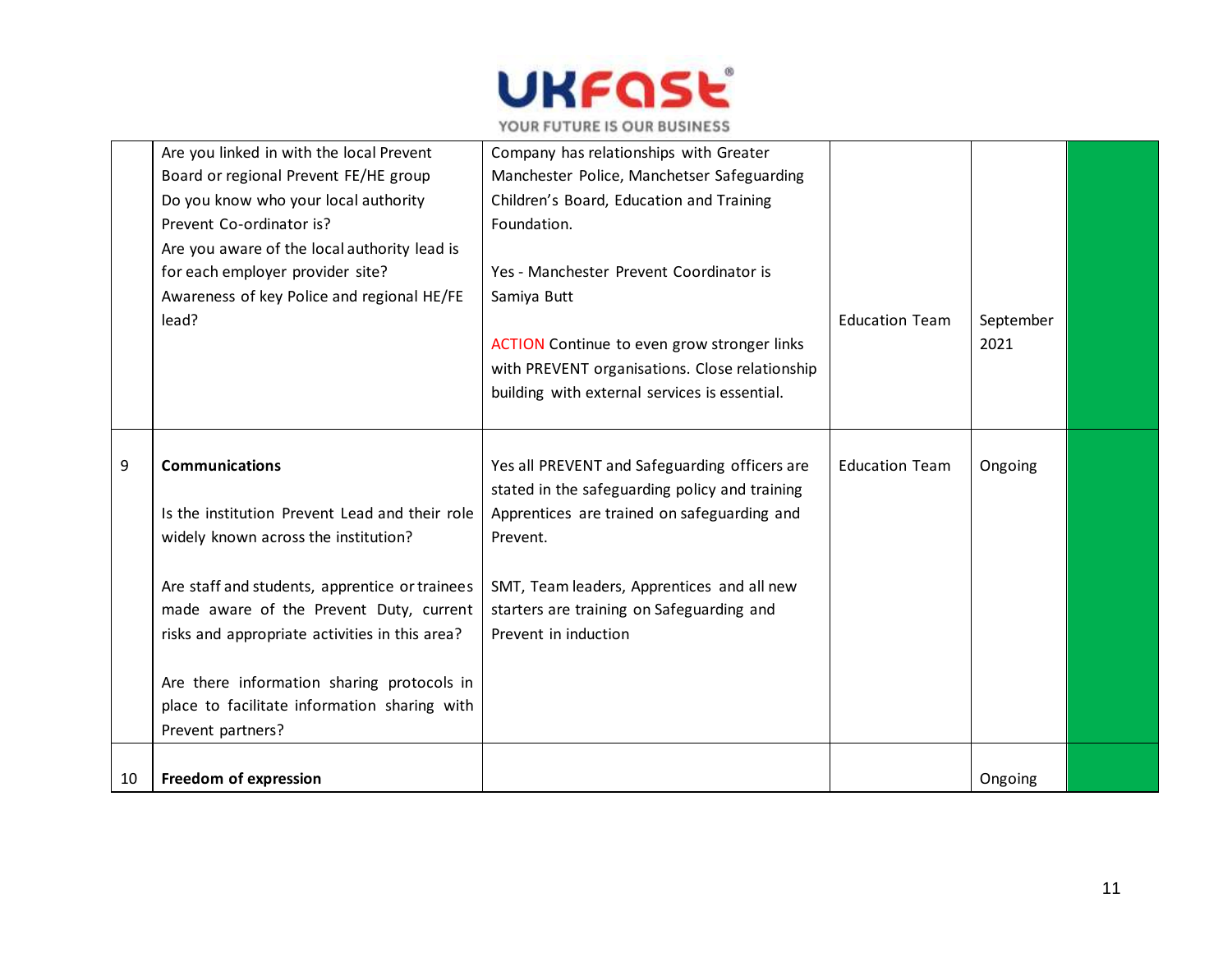

|    | Does the institution have a                | Raising a concern and whistleblowing policy is     | Legal/Compliance      |         |  |
|----|--------------------------------------------|----------------------------------------------------|-----------------------|---------|--|
|    | Freedom of Speech/Expression               | available within the business.                     | Team                  |         |  |
|    | policy?                                    |                                                    |                       |         |  |
|    | Developed clearer guidelines on balancing  | Training created and completed to make             |                       |         |  |
|    |                                            | people aware of what radicalisation is and how     |                       |         |  |
|    | freedom of expression with the need to     | it might affect people. This is re-enforced in the |                       |         |  |
|    | protect vulnerable individuals and respect |                                                    |                       |         |  |
|    | the Equality duty?                         | policy available to all staff                      |                       |         |  |
|    |                                            | Can be seen in Safeguarding Policy                 |                       |         |  |
|    |                                            |                                                    |                       |         |  |
|    | Policy on external speakers                | All speakers/guests must be accompanied            | <b>Education Team</b> | Ongoing |  |
| 11 |                                            |                                                    |                       |         |  |
|    | Do you have external speakers?             | around the business by a member of the             |                       |         |  |
|    | If so do you have a risk assessment        | UKFast team to meet compliance.                    |                       |         |  |
|    | framework for dealing with requests for    | Any external person working with the               |                       |         |  |
|    | external speakers on employer provider     | apprentices will always be accompanied by a        |                       |         |  |
|    | sites?                                     | member of the UKFast Training Team.                |                       |         |  |
|    |                                            | We have a document named the "Events Brief"        |                       |         |  |
|    |                                            | Sheet" this is completed by the events team or     |                       |         |  |
|    |                                            | any external partners using the space.             |                       |         |  |
|    |                                            | External/non-educational events are held in        |                       |         |  |
|    |                                            | the Auditorium in a different building to the      |                       |         |  |
|    |                                            |                                                    |                       |         |  |
|    |                                            | apprentice classroom.                              |                       |         |  |
|    |                                            | External events are subject to the above           |                       |         |  |
|    |                                            |                                                    |                       |         |  |
|    |                                            | document which must be completed prior to          |                       |         |  |
|    |                                            | the event.                                         |                       |         |  |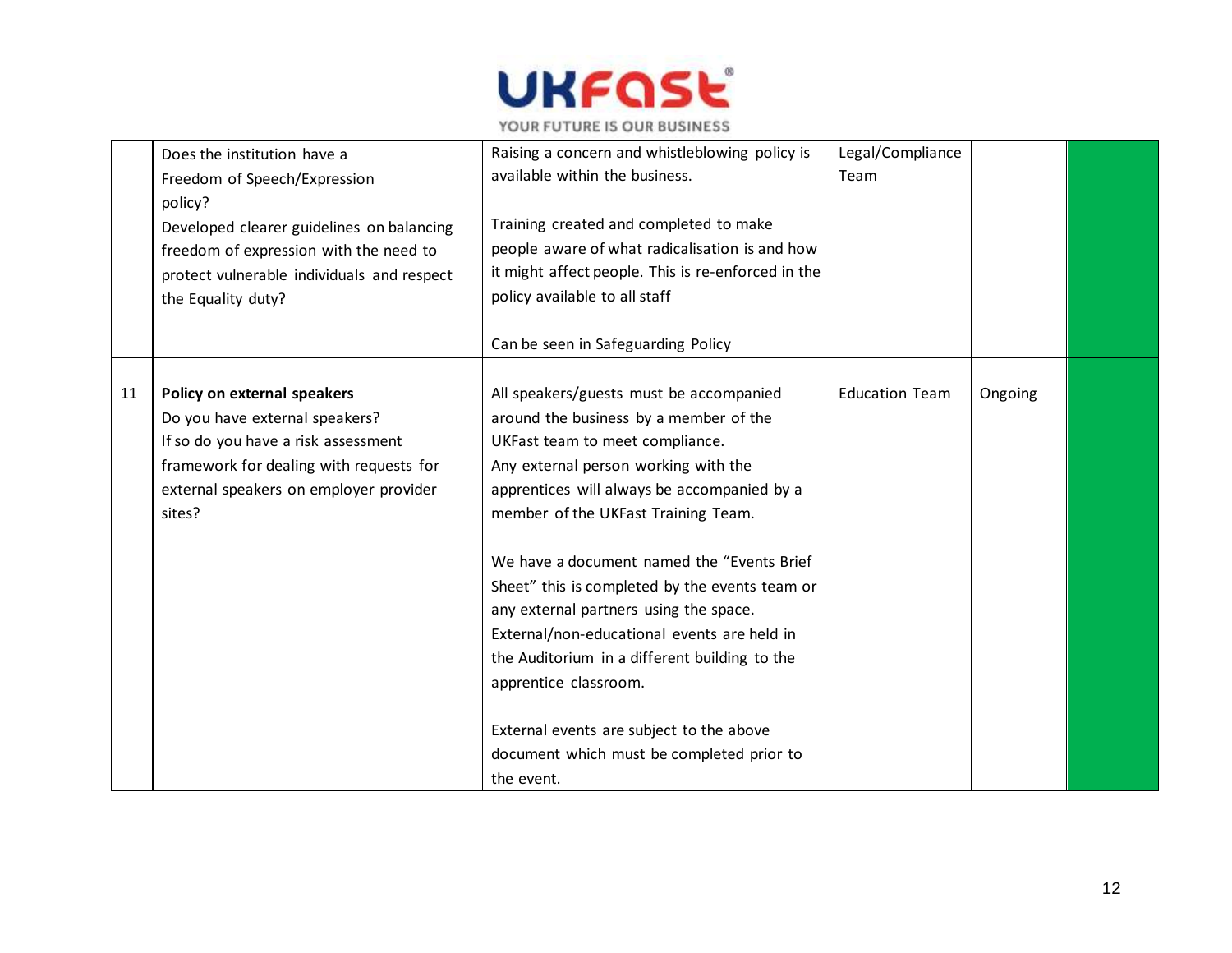

|    |                                              | Off-site events are often in educational         |               |         |  |
|----|----------------------------------------------|--------------------------------------------------|---------------|---------|--|
|    |                                              | establishments with full safeguarding and        |               |         |  |
|    |                                              | PREVENT procedures in place.                     |               |         |  |
|    |                                              | Any off-site event not at an educational         |               |         |  |
|    |                                              | establishment must be accompanied by a           |               |         |  |
|    |                                              | member of the training team.                     |               |         |  |
|    |                                              | Off-site risk assessment in place for young      |               |         |  |
|    |                                              | people.                                          |               |         |  |
|    |                                              |                                                  |               |         |  |
|    |                                              | <b>ACTION Request proof of PREVENT and</b>       |               |         |  |
|    |                                              | safeguarding policies before attending events    | <b>DSL</b>    | Ongoing |  |
|    |                                              | without a member of training team.               |               |         |  |
|    |                                              |                                                  |               |         |  |
|    |                                              |                                                  |               |         |  |
| 12 | <b>Staff and volunteers</b>                  | We have information into relating to our         | DSL/Education | Ongoing |  |
|    | Are you vigilant to staff members and        | commitment to providing a safe environment       | Team          |         |  |
|    | volunteers potentially radicalising          | for our apprentices, to the visitor passes       |               |         |  |
|    | apprentices?                                 | handed out.                                      |               |         |  |
|    | Do you have policies and procedures that     |                                                  |               |         |  |
|    | can handle this?                             | SMT, Team Leaders and apprentices are all        |               |         |  |
|    |                                              | trained to recognise signs of radicalisation and |               |         |  |
|    |                                              | extremism.                                       |               |         |  |
|    |                                              |                                                  |               |         |  |
| 13 | Dealing with an incident                     | Yes - Stephen Crow - Head of Defensive           | Compliance    | Ongoing |  |
|    | Does your critical management plan identify  | Security and Compliance                          | Team          |         |  |
|    | a lead person to deal with terrorist related |                                                  |               |         |  |
|    | issues?                                      |                                                  |               |         |  |
|    |                                              |                                                  |               |         |  |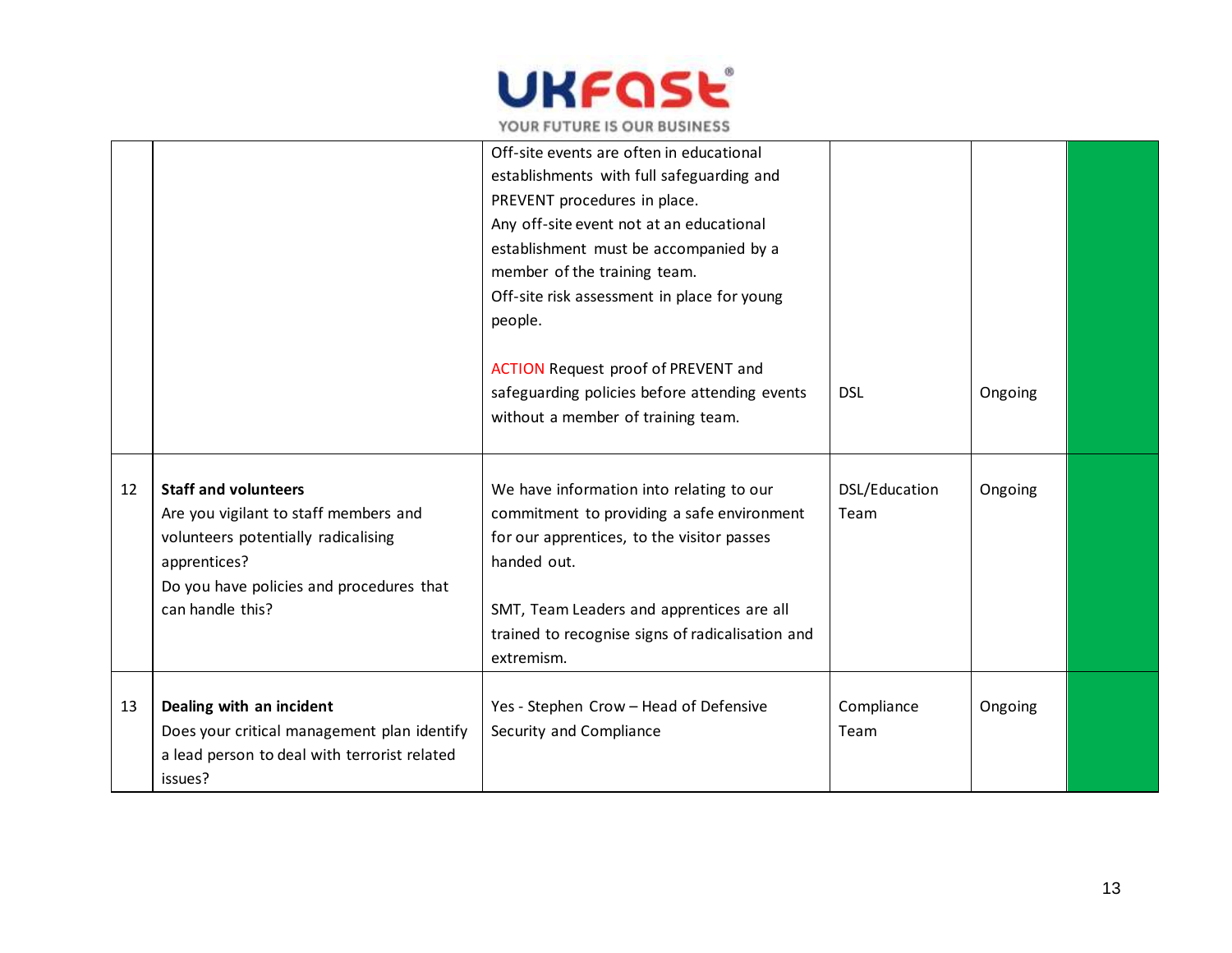

| How will you communicate with and     | Incident response policy covers a range of  |         |  |
|---------------------------------------|---------------------------------------------|---------|--|
| reassure local communities, staff and | responses to serious incidents, this covers |         |  |
| apprentices?                          | terrorist issues relating to PREVENT.       |         |  |
|                                       |                                             | Ongoing |  |
|                                       |                                             |         |  |
|                                       |                                             |         |  |

#### **Definitions**

- An ideology is a set of beliefs.
- Radicalisation is the process by which a person comes to support terrorism and forms of extremism leading to terrorism.
- Safeguarding is the process of protecting vulnerable people, whether from crime, other forms of abuse or from being drawn into terrorism-related activity.
- Terrorism is an action that endangers or causes serious violence damage or disruption and is intended to influence the Government or to intimidate the public and is made with the intention of advancing a political, religious or ideological cause.
- Vulnerability describes factors and characteristics associated with being susceptible to radicalisation.
- Extremism is vocal or active opposition to fundamental British values, including democracy, the rule of law, individual liberty and mutual respect and tolerance of different faiths and beliefs. Calls for the death of British armed forces is also included.

#### **Useful links**

- 1. [National Prevent Strategy](https://www.gov.uk/government/uploads/system/uploads/attachment_data/file/97976/prevent-strategy-review.pdf)
- 2. [Prime Ministers Task Force Report on Radicalisation & Extremism](https://www.gov.uk/government/uploads/system/uploads/attachment_data/file/263181/ETF_FINAL.pdf)
- 3. [National Channel Guidance](https://www.gov.uk/government/uploads/system/uploads/attachment_data/file/118194/channel-guidance.pdf)
- 4. [ETF Prevent for FE and training website:](http://preventforfeandtraining.org.uk/) http://preventforfeandtraining.org.uk